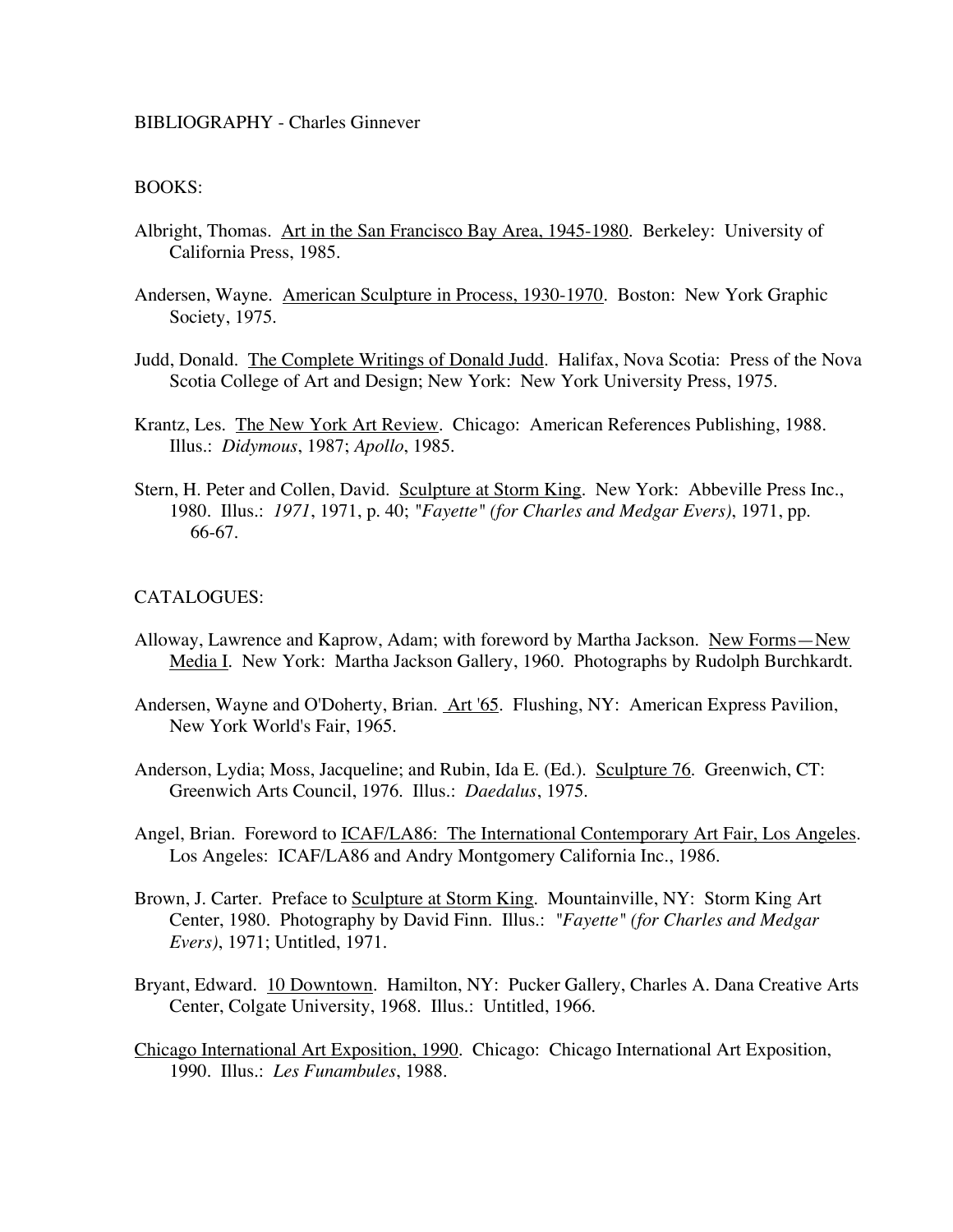#### CHARLES GINNEVER - 2

### CATALOGUES: Continued

- Cohen, Ronny H. Charles Ginnever. San Francisco: Anne Kohs & Associates, Inc., 1987.
- Denton, Monroe. No Man's Land. New York: Socrates Sculpture Park, 1991. Illus.: Knossos, 1990.
- Emmerich, Andre. Sculpture Out of Doors. New York: Andre Emmerich Gallery, 1989. Illus.: Satellite (for Ronald Bladen), 1987.
- Fine Arts in the Federal Buildings. New Orleans: New Orleans Museum of Art, 1976.
- Fisher, Joel. The Success of Failure. New York: Independent Curators, 1987. Illus.: Sound Score, 1962.
- FitzGibbons, Ann. Sculpture: Looking into Three Dimensions. Anchorage, AK: Anchorage Museum of History and Art, 1987. Illus.: Untitled (A/P), 1986.
- Goldeen, Dorothy. American Eight. Parsippany, NJ: Corporate Headquarters, Interpace Corporation; Ashland, OH: Ashland College, 1980. Illus.: Nautilus, 1976; Gallop-A-Pace, 1979.
- Hinson, Tom E. and Lockhart, Anne I. Sculpture Outside in Cleveland. Cleveland, OH: New Organization for the Visual Arts (NOVA), 1981. Illus.: Olympus, 1976; Dansa, 1981; Wakandhi, 1976.
- Hobbs, Robert. Cornell Then, Sculpture Now. Ithaca, NY: Herbert F. Johnson Museum of Art, Cornell University; New York: Sculpture Now, Inc., 1977. Illus.: Troika, 1976.
- Katsive, David H. Mark di Suvero, Charles Ginnever, John Henry, Linda Howard, Lyman Kipp, Frank McGuire, Jerry Peart. Hempstead, NY: Fine Arts Museum of Long Island, 1979. Illus.: Icarus, 1975.
- Maggini, Mary. Ginnever. Woodside, CA: Runnymede Sculpture Farm, 1993. Illus.: Python, 1980; Didymous, 1987; Ibis, 1987; Kitsune, 1988; Zeus II, 1992.
- McCormick, Thomas. Chicago Sculpture International: Mile 2. Chicago: Chicago International Sculpture Exhibition, 1983. Illus.: Crab, 1982.
- Meyer, Ruth K. Quintessence. Dayton, OH: City Beautiful Council, 1980. Illus.: Movin' Out (for Jesse Owens), 1980.
- Nierengarten-Smith, Beej. Introduction to Laumeier Sculpture Park: First Decade, 1976 1986. St. Louis: Laumeier Sculpture Park, 1986. Illus.: Crete, 1978.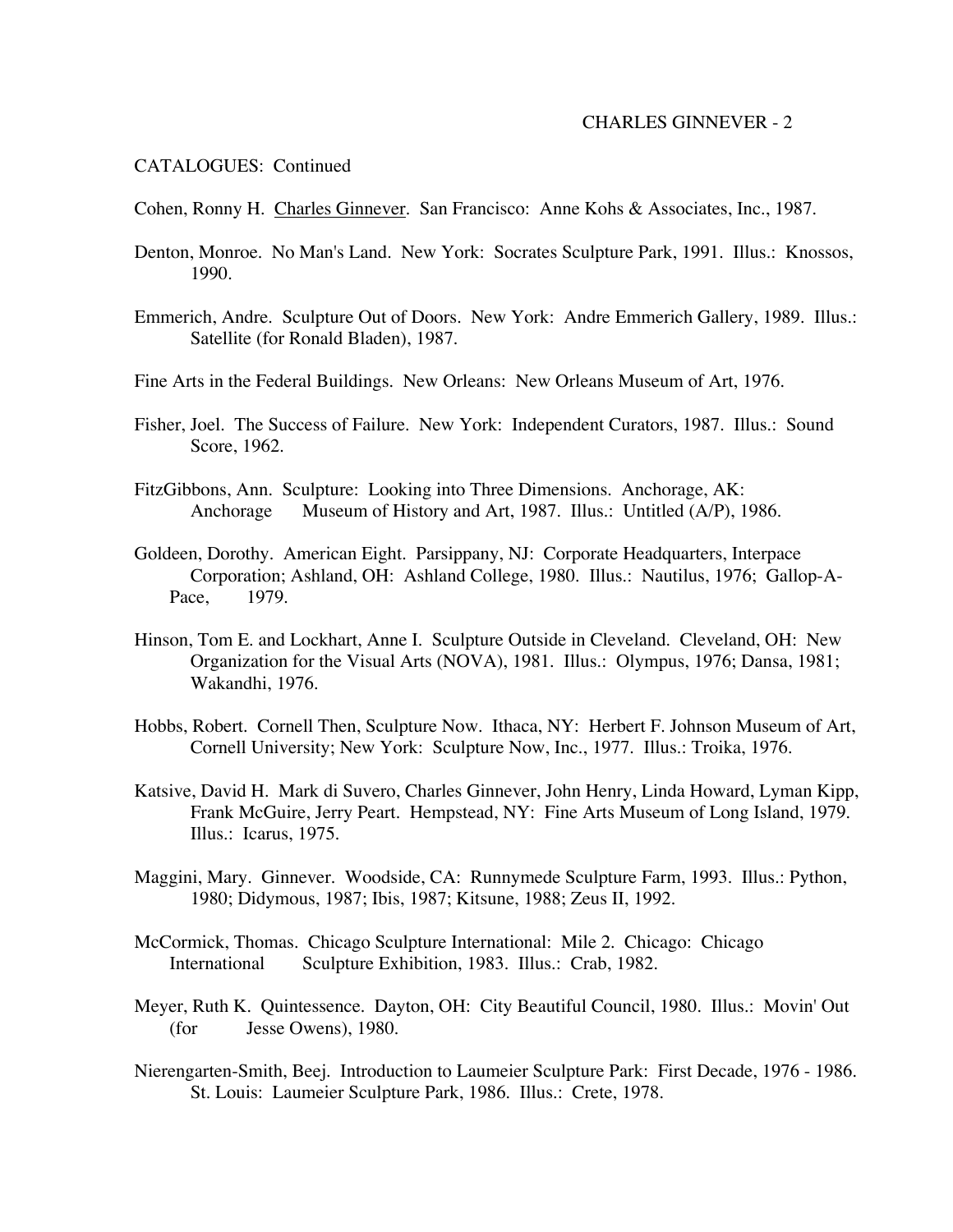- Parente, Janice and Stigliano, Phyliss. Sculpture: The Tradition in Steel. Roslyn, NY: Nassau County Museum of Fine Art, 1983. Illus.: Heavy Metal, 1983.
- Ratcliff, Carter. Charles Ginnever: Larger-Scale Sculpture. New York: Marlborough Gallery, 1983.
- Sandler, Irving. The Prospect Mountain Sculpture Show, An Homage to David Smith. Lake George, NY: Lake George Arts Project, Inc., 1979.

CHARLES GINNEVER - 3

## CATALOGUES: Continued

- Sculpture Now. Charles Ginnever: 20 Years 20 Works. New York: Sculpture Now, Inc., 1975.
- Shapiro, David. Drawings for Outdoor Sculpture 1946 1977. New York: John Weber Gallery, 1977.

\_\_\_\_\_. The Success of Failure. New York: Diane Brown Gallery, 1984.

- Squiers, Carol. Sculpture Yesterday/Today. New York: Sculpture Now, Inc., 1977. Illus.: Ithaca, 1959; Dante's Rig, 1964; Three Steel Plates, 1977.
- Storm King Art Center. Charles Ginnever. Mountainville, NY: Storm King Art Center, 1980. Photography by Harold Feinstein.
- Taylor, Joshua C. Across the Nation, Fine Art for Federal Buildings, 1972 1979. Washington: Smithsonian Institution Press, 1980. Illus.: Maquette for Protagoras, 1976.

#### BROCHURES:

- Art-In-Architecture Program. Washington: U.S. General Services Administration, 1978. Illus.: Protagoras, 1976.
- Donadio, Emmie. Contemporary Artists in Vermont. Burlington: Robert Hull Fleming Museum, University of Vermont, 1984.
- Freedman, Doris, C. Walking Tour of Public Art in Lower Manhattan. New York: The Public Arts Council/Municipal Art Society and Lower Manhattan Cultural Council, 1977. Illus.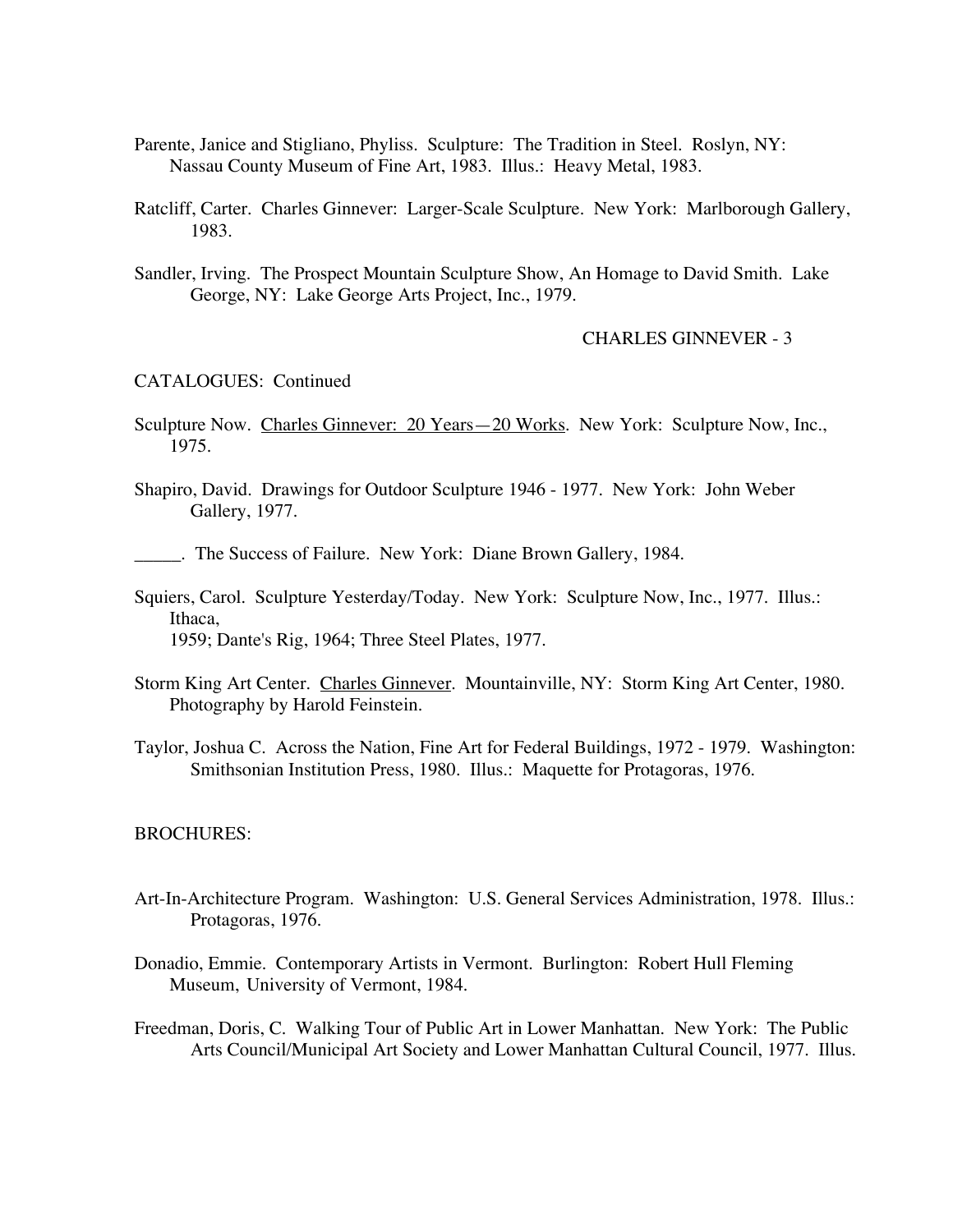Hixon, Nancy and Shaw, Kim. Art on Campus. Houston: University of Houston - University Park, 1986. Illus.: Troika, 1978.

### ARTICLES:

- Albright, Thomas. "Sculpture That Touches on Extraordinary." San Francisco Chronicle, Sept. 2, 1982, p. 57.
- \_\_\_\_\_. "Our Public Sculpture A Disgrace?" San Francisco Chronicle, Aug. 21, 1983, "Review" section, pp. 11-12.
- \_\_\_\_\_. "A Monumental Side of Arneson." San Francisco Chronicle, Feb. 22, 1984.
- Alloway, Lawrence. "Chuck Ginnever: Space as a Continuum..." Artforum, Sept. 1967, pp. 36-39. Illus.: Project II (Ithaca), 1959; Untitled, 1963; Blunderblus, 1963; Dante's Rig, 1964; Untitled, 1962.
- Anderson, Wayne. "California Funk and the American Express." Journal of Art, vol. 4, no. 6, June/July/Aug. 1991, pp. 65-66.
- Ashbery, John. "Telling it on the Mountain." New York Magazine, Aug. 27, 1979, p. 83.
- Ayres, Jane. "Three Diverse Artists Showcase New Works in Garden." Times Tribune, Dec. 21, 1990, "Lifestyles" section. Illus.: Cobra.

## CHARLES GINNEVER - 4

#### ARTICLES: Continued

Baker, Kenneth. "Chuck Ginnever." Artforum, Jan. 1972. Illus.: "Fayette" (for Charles and Medgar Evers), 1971; 1971, 1971.

\_\_\_\_\_. (Review.) Christian Science Monitor, Dec. 20, 1971. Illus.: 1971, 1971; Untitled, 1971.

\_\_\_\_\_. "Sculpture That's Solid Paradox." San Francisco Chronicle, June 24, 1986, p. 46. Illus.: Split Shift, 1986.

- \_\_\_\_\_. "Esprit Sculpture Goes Public." San Francisco Chronicle, Sept. 1, 1987, p. 39. Illus.: Ibis, 1987.
- \_\_\_\_\_. "Home-Grown Sculpture." San Francisco Chronicle, Mar. 31, 1988, p. E2.
- Bell, David. "Beer, Parade, Flying Carnations Kick Off Art Show." Albuquerque Journal, July 4, 1981.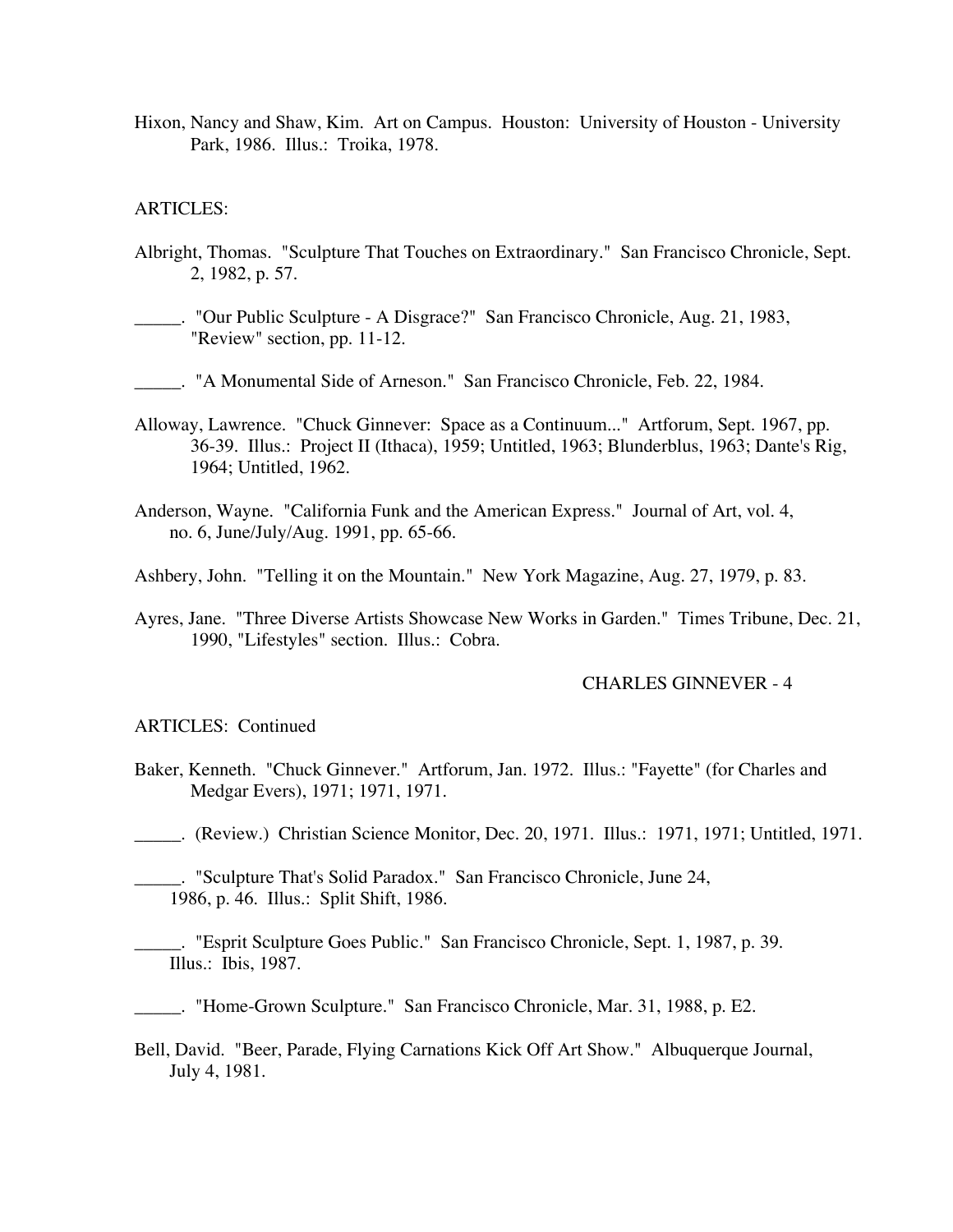- \_\_\_\_\_. "400 Pieces on 13 Acres, 7th Shidoni Exhibition, Overwhelming, Exciting." Albuquerque Journal, July 12, 1981, p. D-3.
- \_\_\_\_\_. "Exhibits Challenge, Define Artworks as Objects" Journal North, Oct. 17, 1991.
- Braff, Phyllis. "Noted Works Highlight Sculpture Show." New York Times, Nov. 6, 1983. Illus. Heavy Metal, 1983.
- Brenson, Michael. "The State of the City as Sculptors See It." New York Times, July 27, 1990, pp. C1, C22. Illus.: Knossos, 1990.
- Bry, Charlene. "Sculpture Seems to Change Its Shape Everytime You See It." St. Louis Globe Democrat, July 7, 1982.
- Burkhart, Dorothy. "Outward Appearances: Palo Alto Puts Its Art Where the Public Eye Is." San Jose Mercury News, June 17, 1982, pp. 1D, 4D.
- \_\_\_\_\_. "P. A. Show Follows Sculptural Tradition." San Jose Mercury News, Mar. 18, 1988, p. 17E.
- Butterfield, Jan. "P.S.P.S., Project Sculpture/Public Sites." Images & Issues, vol. 3, no. 3, Nov./Dec. 1982, p. 49.
- "The Choice of Sculpture is Yours." Charleston Gazette (Charleston, WV), Mar. 19, 1980, pp. 1, 7. Illus.: Charleston Arch, 1980.
- "Chauffered Scavanger Hunt Up For Bid at Woodside Auction." Country Almanac, May 10, 1989. Illus.: Python.
- Cross, Miriam Dungan. "Trend in Bay Art Surveyed." Oakland Tribune, 1958.
- Crossley, Mimi. "Lyrical Beams." The Houston Post, June 19, 1977. Illus.: Pueblo Bonito, 1977.

Curtis, Cathy. "Galleries." Los Angeles Times, Oct. 23, 1987, part IV, pp. 20, 22. CHARLES GINNEVER - 5

### ARTICLES: Continued

- Daley, Dave. "Art or Rusty Metal? Sculpture Debated." Minneapolis Star, Sept. 9, 1976. Illus.: Protagoras, 1976.
- Dietz, Betty A. "13 Sculptors in Panel Get Lost in Word Maze." Dayton Daily News (OH), Mar. 9, 1977, p. 17.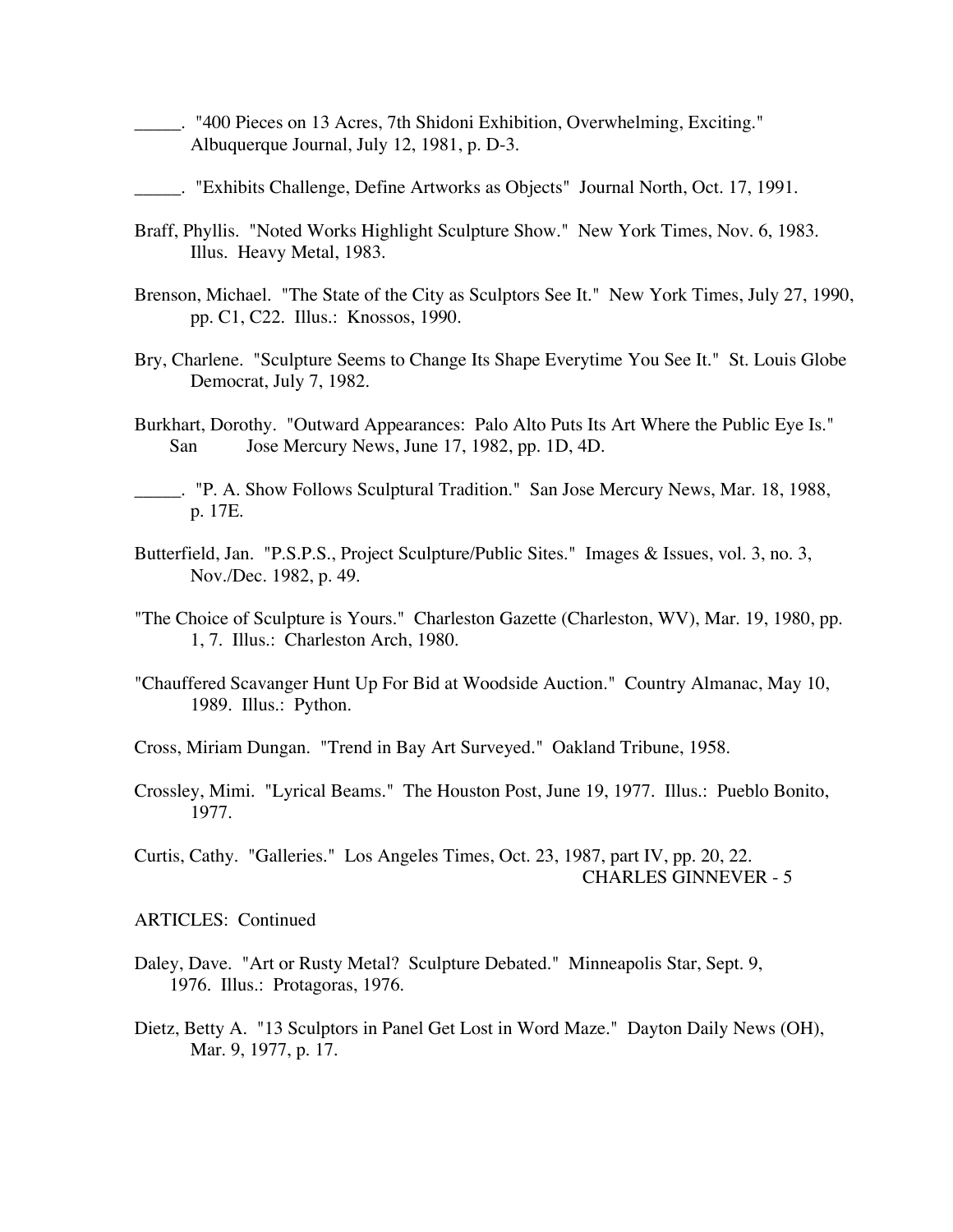- Doss, Margaret Patterson. "An Ex-Military Hike." San Francisco Chronicle, Feb. 19, 1984, "Sunday Punch" section. Illus.: Python, 1980.
- "Double Take: Sculptures Turning Japanese." Santa Fe Reporter, Sept. 28, 1988, p. 20. Illus.: Kitsune, 1988.
- "Downtown Work of Art Goes Up." Troy Daily News (OH), 1980.
- Ehrich, Lisa. "Splendors in the Grass." Luxury Homes of the Metroplex (Dallas, TX), Spr. 1984, pp. 52-60.
- Ellenzweig, Allen. "Group Show." Arts Magazine, Apr. 1975, pp. 12-13. Illus.: Zeus, 1975; Daedalus, 1975; Icarus, 1975.
- Falaschi, Susan. "Sculptures Grow at Runnymede Farm." Country Almanac, vol. 23, no. 20, May 17, 1989.
- Foote, Nancy. "Three Sculptors: Mark di Suvero, Richard Nonas, Chuck Ginnever." Artforum, Feb. 1976, pp. 41-51. Illus.: Zeus, 1975; Daedalus, 1975; Icarus, 1975.
- Frantzis, Peggy. "Triton Adds 3 Works to Sculpture Garden." Santa Clara Valley Weekly, Jan. 3, 1991, p. 2. Illus.: Cobra.
- "Gallery Hopping." Pasatiempo (Santa Fe, NM), Oct. 18-24, 1991. Ill: Moonwalker III, 1991.
- Gault. "Double Take: Sculptures Turning Japanese." The Santa Fe Reporter, Sept 28, 1988, p. 20.
- Glueck, Grace. The New York Times, Sat., May 21, 1983, "Arts/Entertainment" section.
- Hurlburt, Roger. "Good Form." Sun Sentinel, Jan. 26, 1992. Illus.: Pas de deux, 1991, Walkabout, 1989.
- Kay, Alfred. "Esprit Company Host Art Bay Area Exhibit." Daily Report (Ontario, CA), June 8, 1987.
- \_\_\_\_\_. "Esprit Headquarters Gets Into Spirit with Open-Air Art Exhibit." Daily News (Los Angeles), June 12, 1987.
- \_\_\_\_\_. "Hi-tech Art Arises Amid the Warehouses." Contra Costa Times, June 14, 1987.

\_\_\_\_\_. "Hi-tech Art Arises Amid the Warehouses." West County Times (Pinole, CA), June 14, 1987.

#### CHARLES GINNEVER - 6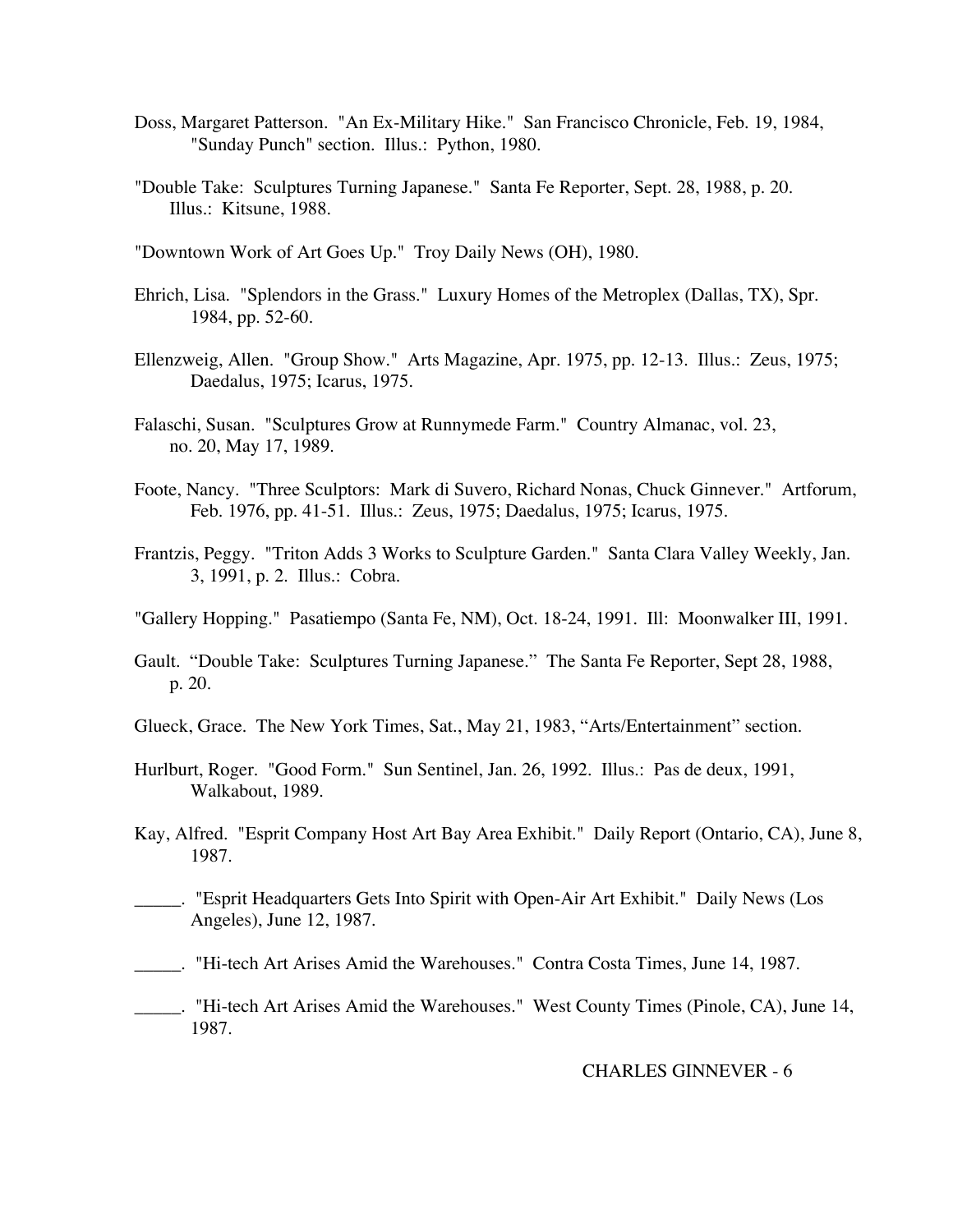# ARTICLES: Continued

Kelso, Jann. "Taking note..." Dallas Morning News, Apr. 3, 1984.

- King, Mary. "New Sculpture at Laumeier." St. Louis Post-Dispatcher, Aug. 8, 1982.
- Kleinfield, N. R. "8,000 New Battles at the 1040 Corral." New York Times, Mar. 13, 1988.
- Kohen, Helen. "Art Looks for a Place in the Sun." Artnews, Feb. 1983, pp. 62-65.
- Kozloff, Max. "The Further Adventures of American Sculpture." Arts Magazine, Feb. 1965, pp. 24-31. Illus.: Jezebel, 1964.
- Kramer, Hilton. "Month in Review." Arts Magazine, Nov. 1960, pp. 50-51.
- Kroll, Jack. "Reviews and Previews: New Names This Month." Artnews, Dec. 1961, p. 21.
- Kutner, Janet. "Preview." Dallas Morning News, Mar. 16, 1984, "Guide" section p. 3.
- \_\_\_\_\_. "Landscape Geometrics--Sculptures Enliven Lee Park." Dallas Morning News, July 10, 1984, pp. 1E-2E.
- Lavin, Sylvia. "Power to Heal." Elle Decor, vol. 1, no. 5, June/July 1990, pp. 80-89. Illus.: Dementia I, 1989.
- Lubell, Ellen. "Charles Ginnever." Arts Magazine, June 1978, p. 45. Illus.: Atlantis, 1976.
- Masheck, Joseph. "Reviews." Artforum, Mar. 1973, p. 88.
- McCaslin, Walt. "A Movin' Piece Any Way You Look At It." Journal Herald (Dayton, OH, April 3, 1980. Illus.: Movin' Out (for Jesse Owens), 1980.
- McGill, Douglas C. "Nature Provides the Gallery For the Sculpture at Storm King." New York Times, May 31, 1985, pp. 11-12.
- \_\_\_\_\_. "A Sculpture Gives Way to Petunias." New York Times, Oct. 23, 1986, p. 22. Illus.
- McRae, Jacqueline. "Visions in Bronze." Walla Walla Union-Bulletin, Nov. 17, 1988.
- Meeker, Hubert. "Panel Explores Question of Sculpture's Survival." Journal Herald (Dayton, OH), Mar. 1966.
- Megan, Kathy. "Field Narrowed for Post Office Sculptor." Charleston Gazette (Charleston, WV), Nov. 22, 1979.
- "Miami's Sculpture Drive-In." USA Today, Feb. 16, 1983, p. 4D.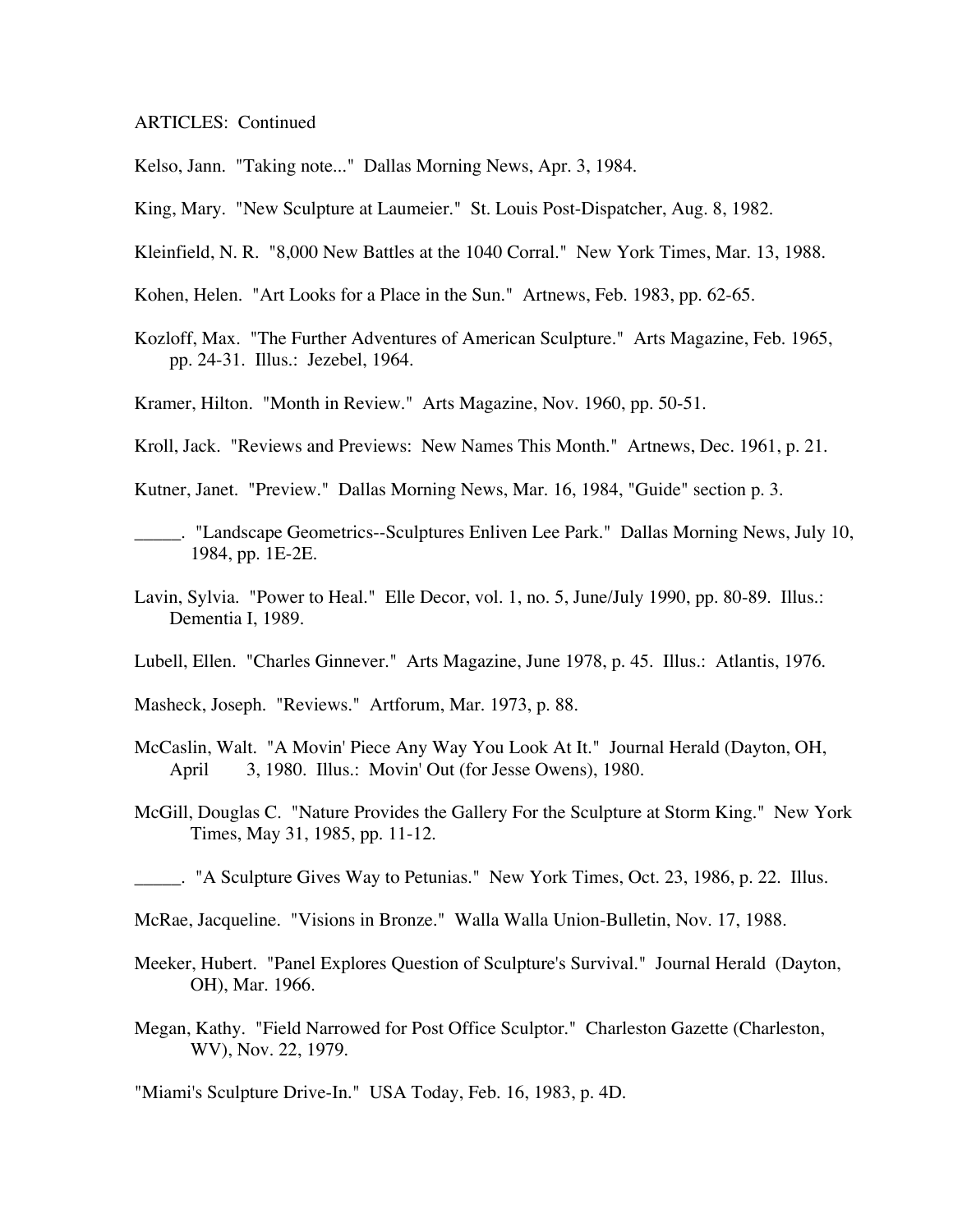- Mintz, Howard. "13-ton Tribute to Dad." Times Tribune (Palo Alto, CA), Mar. 31, 1986, pp. A1, A10. Photo of the artist with Untitled (In Homage to My Father, Charles Ginnever), 1986.
- Morch, Al. "S/12: Sculpture Around the Bay." San Francisco Examiner, Aug. 4, 1982, p. E6.

## CHARLES GINNEVER - 7

ARTICLES: Continued

Morris, Kenneth. "Rethinking Sculpture Conservation." Sculpture, vol. 6, no. 6, Nov./Dec. 1987, pp. 26-30. Illus.: Didymous, 1987.

New York Arts Calendar, May/June 1965.

- "Outdoor Sculpture on View." The Times (San Mateo, CA), 1982, p. 25.
- "Park Sculptures Generate Response!" Oak Lawn Today (Dallas, TX), vol. 4, no. 18, Apr. 12- 25, 1984, pp. 1, 27.
- Parks, Louis B. "Sculpture Softens Downtown Vistas." Houston Chroncle, Feb. 19, 1981.

Pasatiempo (Santa Fe, NM), Oct. 18-24, 1991.

- Patri, Tamara. "Hill Garden Opens Display." The Portrero View (San Francisco), vol. 18, no. 5, June 1987, p. 12. Illus.: Shift, 1985; Didymous, 1987.
- Perry, Rebecca. "Art in the Park--Charles Ginnever's Sculpture Makes a Dynamic Open-air Exhibit." Dallas Fort Worth Home & Garden, Aug. 1984, pp. 50-54.
- Peterson, William. "ConStruct at Shidoni's Sixth Annual Outdoor Sculpture Show." Artspace, Sept. 1980, pp. 54-58. Illus.: Forth Bridge, 1979.

"Private Reserve." Art-Talk (CA), Dec. 1988.

Prospero, Ann Reaban. "Reviews: ConStruct South." Art Papers, Mar.-Apr. 1983, p. 24.

\_\_\_\_\_. "Sculpture: Monumental Efforts." Miami/South Florida Magazine, vol. 35, no. 7, May 1984, pp. 78-85.

Ratcliff, Carter. "New York Letter." Art International, vol. 19, no. 10, Dec. 20, 1975, p. 44. Illus.: Zeus, 1975.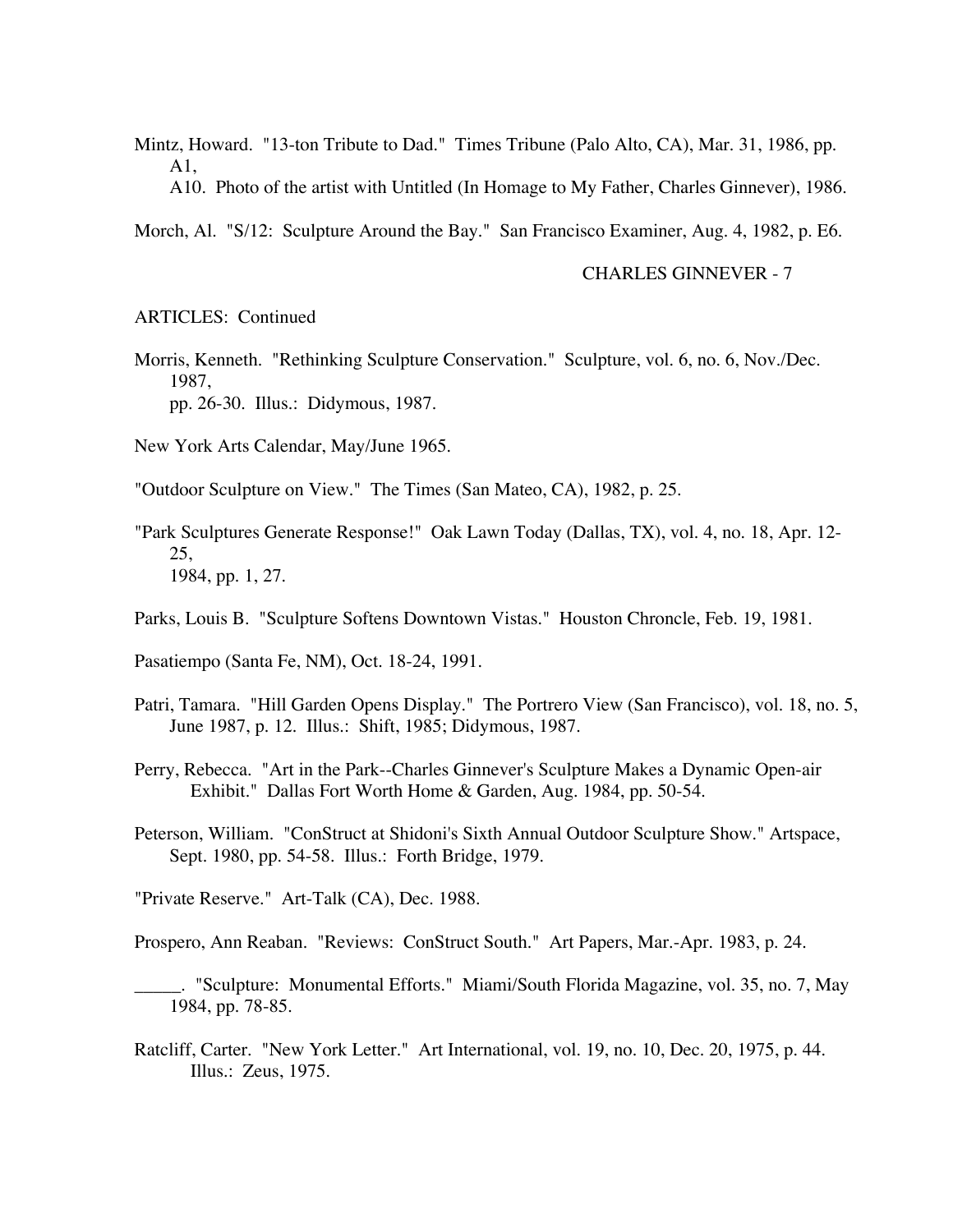- \_\_\_\_\_. "Ginnever's Daedalus: Beyond Right-Angled Space." Art in America, May/June 1976, pp. 98-100. Illus. Daedalus, 1975; Zeus, 1975.
- \_\_\_\_\_. "Taking Off: Four Sculptors and the Big New York Gesture." Art in America, Mar./Apr. 1978, pp. 106-107. Illus.: Ithaca, 1959; Three Steel Plates, 1977.

Raynor, Vivien. New York Times, May 30, 1980.

- \_\_\_\_\_. "Sculpture Enhanced by a Dramatic Setting." New York Times, Aug. 23, 1981, p. 18. Illus.: "Fayette" (for Charles and Medgar Evers), 1971.
- \_\_\_\_\_. "Art: Explanations for 'Success of Failure'." New York Times, Dec. 21, 1984.

"Reviews and Previews." Artnews, 1967, p. 13.

Robins, Corinne. "Sculpture Now, 1974-1979." Arts Magazine, Nov. 1981, pp. 142-145. Illus.: Zeus, 1975.

CHARLES GINNEVER - 8

ARTICLES: Continued

Rose, Barbara. "A Harvest of Art at Andre's Sculpture Farm." Journal of Art, Oct. 1991, pp. 59 61.

Russell, John. "Art." New York Times, Nov. 4, 1977, p. C22.

\_\_\_\_\_. "Art." New York Times, Mar. 31, 1978.

\_\_\_\_\_. "When Art Came Out of the Studio and Mingled." New York Times, Oct. 28, 1984, p. H33.

"Scale Model." Charleston Gazette (Charleston, WV), April 1980.

Schlinke, Britton. "Illusions of a Different Space." Artweek (CA), vol. 18, no. 25, July 11, 1987, p. 6. Illus.: Didymous, 1987; Ibis, 1987.

"Sculpture Exhibition Opens Sunday." Peninsula Times Tribune, June 24, 1982, pp. C1, C10.

Smith, Robert F. "Abosultely Abstract: Sculptor Charles Ginnever Finds Respect on a Grand Scale." Rutland Daily Herald, Aug. 22, 1996, "Vermonters" section, p. 5. Illus.: Photo of Ginnever; Rashoman, Godard's Dream, 1982; Levande, 1978.

"Sneak Preview of Upcoming Library Show." Greenwich Times, Nov. 26, 1971, p. 19.

Sykes, JIllus. "On the Grand Scale." Sydney Morning Herald, May 27, 1978, p. 15.